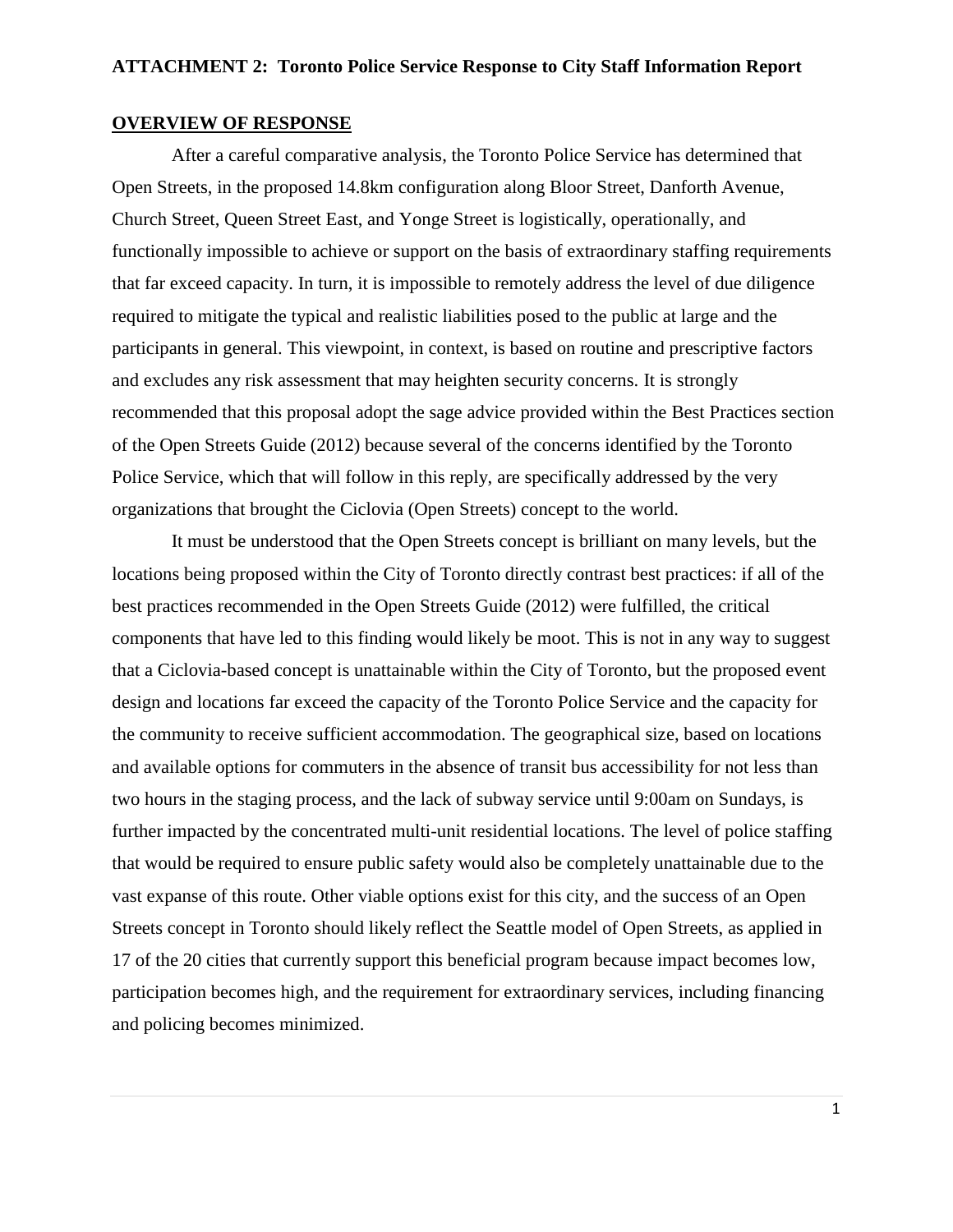# **IMPACT ON THE COMMUNITY AND POLICING SERVICES**

It should be pointed out that the members of the Service have already adapted vacation times and family commitments to support current city events and commitments, such as World Pride, the Caribbean Cultural Festival, and 39 other events that are scheduled during the peak July and August holiday season. Essentially, the remaining front line policing services will already be significantly impacted during the summer, especially in light of the reduced staffing levels of the Toronto Police Service, despite an increased population and a reduced policing budget. Core policing services are currently stressed, so the reality is that the Toronto Police Service would require an additional \$209,773.30 of unfunded cost recovery, per event day, to cover costs attributed to implementing, managing, and coordinating the reopening of road closures. This does not account for the required internal security and crowd management services that the Service is obligated to deliver, pursuant to the Police Services Act RSO 1990 c. P-15, nor does it address the necessary personnel and contracted towing support required for vehicle relocations.

Beyond the staffing issues that relate to this event, it must be pointed out that when north and southbound traffic becomes constricted by the loss of the most significant east/west corridor in the downtown core, emergency services become similarly caught within the volume: if traffic has no place to move, lights and sirens do not create paths. This remains especially critical because this reduces the capacity to reach two of three Regional Trauma Centres in this part of Ontario, including St. Michael's Hospital, and the Hospital for Sick Children. Both serve the surrounding GTA communities in matters of critical care, and neighbouring ambulance services are already faced with time-sensitive constraints in the preservation of life. In fact, the proposed Open Streets routes completely surround St. Michael's Hospital, and the liability cannot be overstated because backlogged routes radiate. For example, direct impacts on traffic flows occur when only one car parks on a rush hour route. Given the fact that Toronto has a more concentrated population base than any of the comparable Open Streets host cities, and a more prevalent reliance on automobiles due to restrictive transit access and tourism, the Open Streets Guide (2012) should be credited for providing mutually beneficial guidance to both organizers and municipalities.

2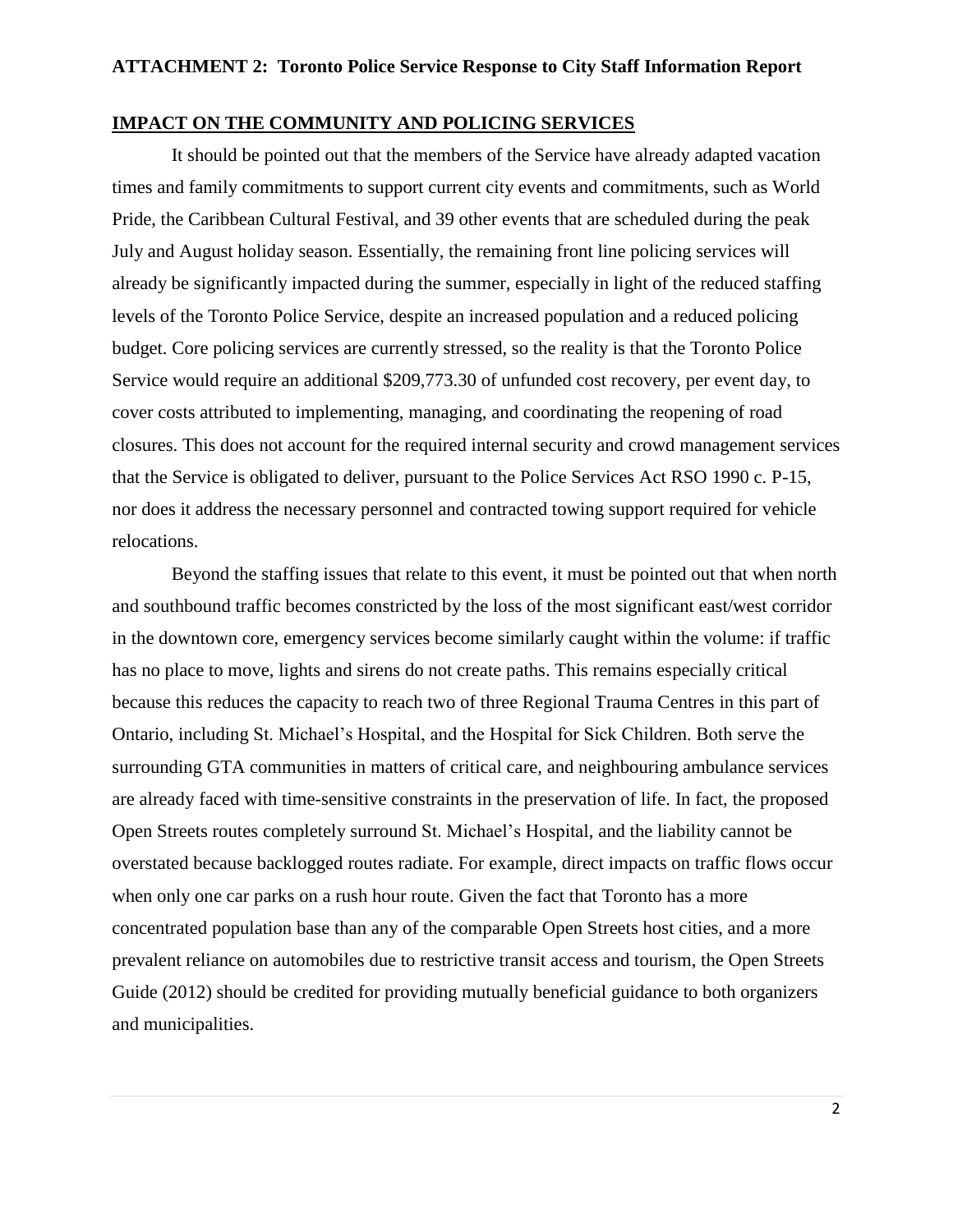# **A CANADIAN COMPARATIVE**

It is worth considering Winnipeg, Manitoba because it was the first Canadian city to host Ciclovia. The strategies that were deployed in Winnipeg were successful and supported through an objective application of the recommended best practices outlined within the Open Streets Guide (2012). More specifically, organizers of the health-promoting Ciclovia (Open Streets) programs are coached that to "ensure future support, the route should provide clear and wellmanaged alternatives for people driving motor vehicles" (Open Streets Guide, 2012, p. 158). The Winnipeg model, as with the vast majority of other successful models, ensures that motorists are minimally impacted through enticing placement: locations are typically near scenic waterfront areas that incur few crossings. Furthermore, motor vehicles are not prevalent features within the selected areas, and high-density residential communities are not targeted. In fact, out of the 20 cities in North America applying the Seattle model, only three cities engage the use of their downtown areas as primary settings, including Barrie, Waterloo, and Woodstock, Ontario, but it is arguable that none of them has a population that exceeds 128,430 people so the resulting impact is significantly less than any other locale. It may also be argued that the City of Winnipeg uses a section of their downtown core, but Winnipeg does not incur a significant impact on traffic, policing, or the public at large because the required hard closures consist of only 1.2km of barricading within a closed business area in close proximity to the Assiniboine River. Furthermore, Winnipeg does not have a concentrated residential population near that area, nor does that area directly or indirectly impede access to hospitals, places of worship, or long term health care facilities. The Toronto proposal impacts each of them.

In the very limited Winnipeg example, which doesn't incur a fraction of the challenges facing the City of Toronto, Kives (2009) states that "Winnipeg's version of Ciclovia … comes with a \$50,000 price tag to cover the cost of policing, barricades and bus rerouting," and that is an area that has a minimal footprint on the community. From a comparative standpoint, the population of Toronto remains significantly greater, the reliance on motor vehicles – especially on weekends - is higher, in large part due to tourism and necessity, and the condensed multidwelling residency is far more pronounced. In turn, per capita ratios of calls for service by Toronto Emergency Medical Services and the Toronto Police Service require substantial levels of support and access to concentrated areas. In fact, the recommended best practices for Open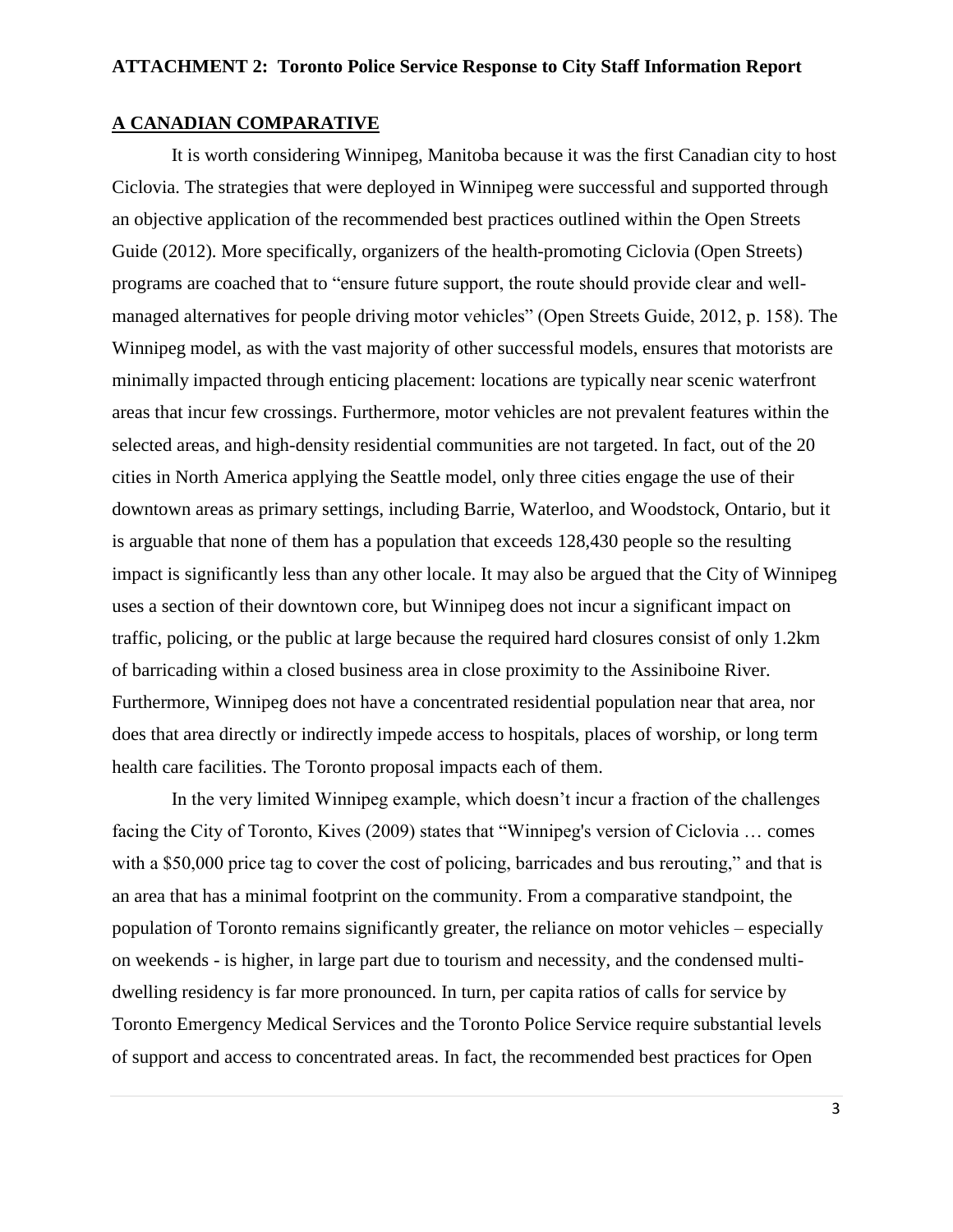Streets programs state that "route planning should also be designed to maintain easy access to emergency facilities, such as hospitals or police and fire stations," but impeded access to St. Michael's Hospital and the Hospital for Sick Children - two of the three Regional Trauma Centres in this part of Ontario – places critical care patients at risk, and increases liability for a preventable situation (Open Streets Guide, 2012, p. 158). Essentially, the placement of this venue across a significant expanse of roadway impedes the self-described Open Streets best practices: if traffic can't bleed onto major arterial roads, alternatives for emergency vehicles are also hindered. No other city places an Open Streets event into such a conflict with critical care facilities, nor have they been found to reduce viable alternatives for the movement of emergency vehicles and members of the public.

Kupferman (2014) identified that Toronto's Ciclovia sponsors are seeking to "stage a massive, multi-part festival along Bloor Street … as well as part of downtown Yonge Street." Although it may be perceived that each city block is something less than a hard closure, it is far more complicated than that. As with all other events in the province, road closures require planning, equipment, personnel, and a lead time to enable closures. Additionally, roadways require subsequent cleaning and removal of obstacles, barricades, and signage to ensure the safe passage of pedestrians and vehicles: a closure that extends from 08:00 am to 1:00 pm will require not less than two hours to facilitate the closures, and relocating vehicles that remain parked within the confines of each affected sector. Similarly, the reopening of each area will not occur concurrently because only so many available personnel can safely achieve the necessary standards of care.

# **POLICING**

Ontario's Highway Traffic Act RSO 1990 H. 8, s. 134(2) prescribes that "a police officer may close a highway or any part thereof to vehicles by posting or causing to be posted signs to that effect, or placing or causing to be placed traffic control devices as prescribed in the regulations." It is only after a full closure occurs that Highway Traffic Act RSO 1990 H. 8, s. 134(5) protects the City of Toronto from liability. The required staffing level to achieve this standard is unattainable, even if it were to provide a financial incentive through overtime assignments or paid duty. For example, during one of the proposed selected weekends, members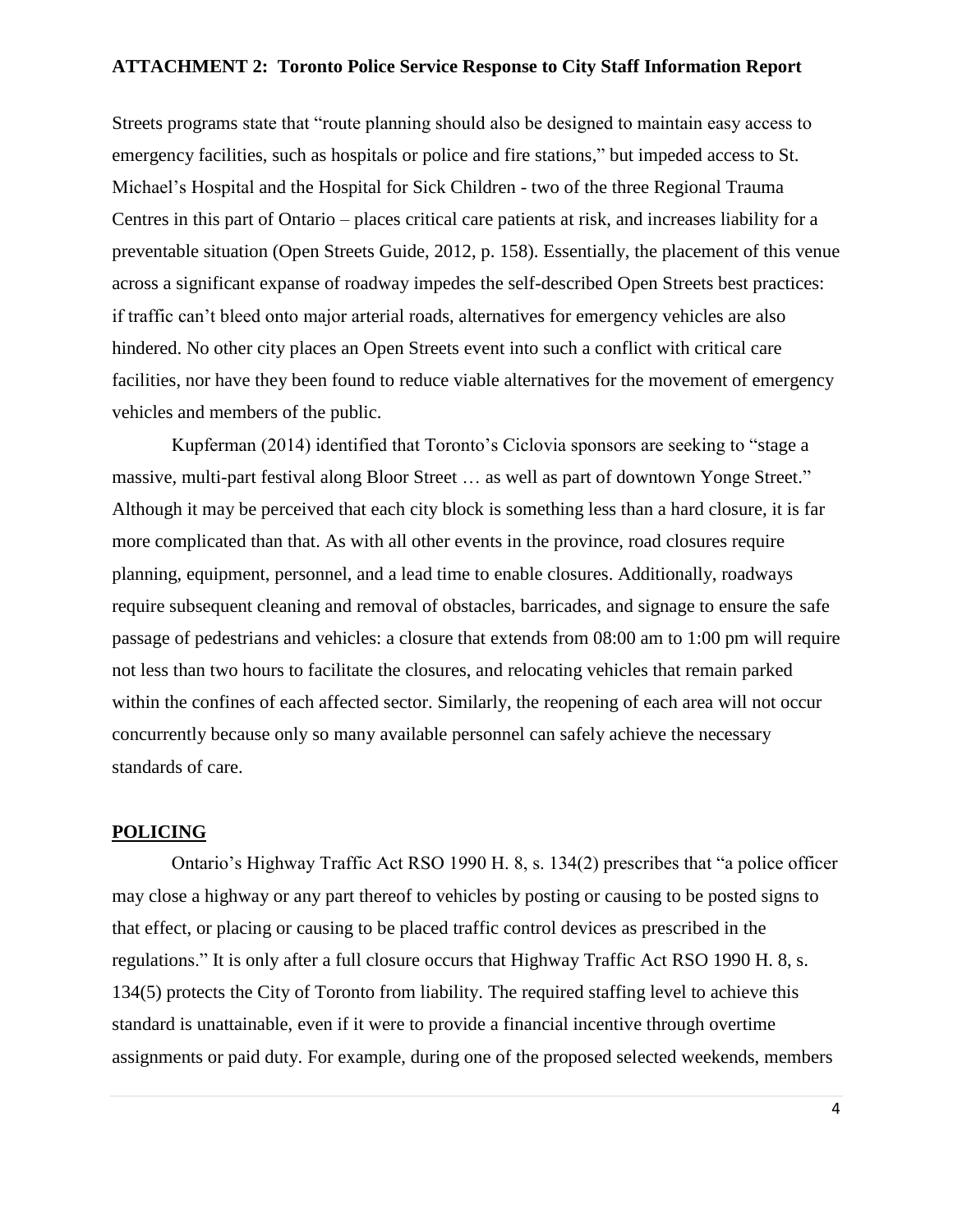are already committed to unavoidable expenses, just to meet the needs of the Caribbean Cultural Parade. In fact, the staffing issues that pertain to the Caribbean Cultural Festival, including the parade and the downtown festival plan, necessitate the denial of workplace absences, mandatory shift adjustments that incur overtime, and personnel that are normally assigned to work administrative roles are required to switch their regular days off just to meet the minimum standards of acceptability. All options have been exhausted. Reflecting on the most recent internal audit results from 2011, the consequential costs attributed to this necessary scheduling adaptation totalled \$846,823.09 and used every available resource. The proposed Toronto Open Streets concept exceeds the clear financial limitations of the Toronto Police Service budget, and even if funding were made available the necessary personnel required to fulfil the necessary responsibilities do not exist.

Crowd management has not been factored into the Toronto Open Streets proposal. Similarly, the relocating of parked cars requires parking enforcement officers and a paid contract for the towing contractors to clear and secure the route. In light of the fact that the Toronto Police Service doesn't have the necessary personnel to meet the primary proposal, the secondary financial factors become moot.

# **COMMUNITY CONCERNS**

The Toronto Police Service is also the focal point of community complaints that relate to traffic interruptions and community conflicts. It has been pointed out that consular support is a fundamental role because 24 locations are directly served, including some that are the targets of democratic rights of protest. Furthermore, traffic volumes will be heightened with the Canadian National Exhibition, and the reconstruction of Queen's Park Crescent. These aspects will further eliminate viable options for access to the so-called hospital alley on University Avenue, including the Hospital for Sick Children Regional Trauma Centre.

Local businesses, including members of various Business Improvement Areas, have already contacted the Toronto Police Service Special Events office complaining of the direct impacts that will be sustained by their members. Based on past history, it is recognized that those requiring access to places of worship, in particular within the senior community, and those that require the services of Wheel Trans will be directly impacted. From an economic development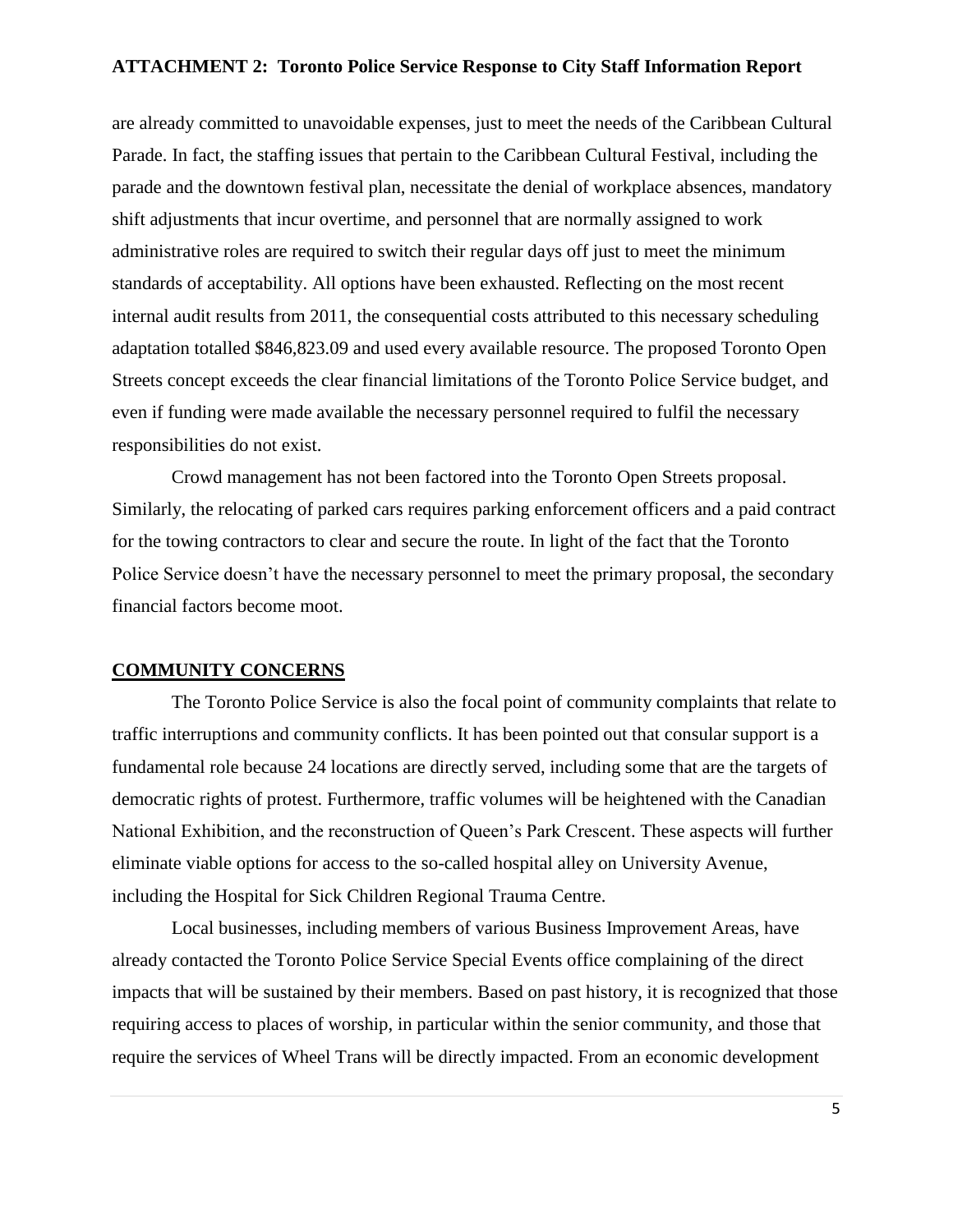standpoint, hotels and tour companies also sustain a direct and negative impact, especially if tourists are not familiar with alternative routes, and if hotel guests are trying to meet their departure requirements for travel from airports. Although volunteers could assist motorists in their attempts to depart driveways and garages, they would certainly not be capable of eliminating traffic congestion. It should also be noted that volunteers are precluded, legislatively, from serving many of the roles that may have been foreseen in the staffing of traffic control points, and in the provision of traffic direction. That is not to suggest that volunteers cannot assist at barricade locations, but absenteeism at other major Toronto events has proven historically predictable, and this increases overall risks and liabilities for internal locations, especially when venues are larger than normal.

### **CONSULTATION WITH NEW YORK POLICE DEPARTMENT (NYPD)**

The City of New York offers the only realistic comparison to the proposed Toronto Open Streets program based on population, actual use of a downtown application, and a significant reliance on motor vehicles, especially due to tourism factors. As such, the New York Police Department (NYPD) was consulted, and it was quickly determined that the primary focus remains Central Park and a route that leads to the Brooklyn Bridge along Park Avenue. It comes with significant challenges: although they have some residential impact based on multi-dwelling residency, it is clear that paralleling roadways along the entire route provide substantial alternatives and traffic relief points. Furthermore, "an army of volunteers and police officers manage traffic – people and vehicular – at major street crossings and along the route itself, which is segmented by modes (bicyclists are divided from everyone else by cones) to avoid conflicts" (Open Streets Guide, 2012, p. 111). Nevertheless, NYPD emphasized that collisions are between cyclists and pedestrians occur, and participants frequently take risks by making assumptions of internal (cyclists) and external (automotive) traffic.

For clarification, the Toronto Police Special Events Office confirmed exactly what was meant by "an army of volunteers and police officers," and it was learned that NYPD deploys 415 members for traffic management, an additional 100 members for internal policing, and several auxiliary officers to augment the crowd management issues. This model excludes the further considerations of vehicle relocation, and it also excludes the roving officers necessary to ensure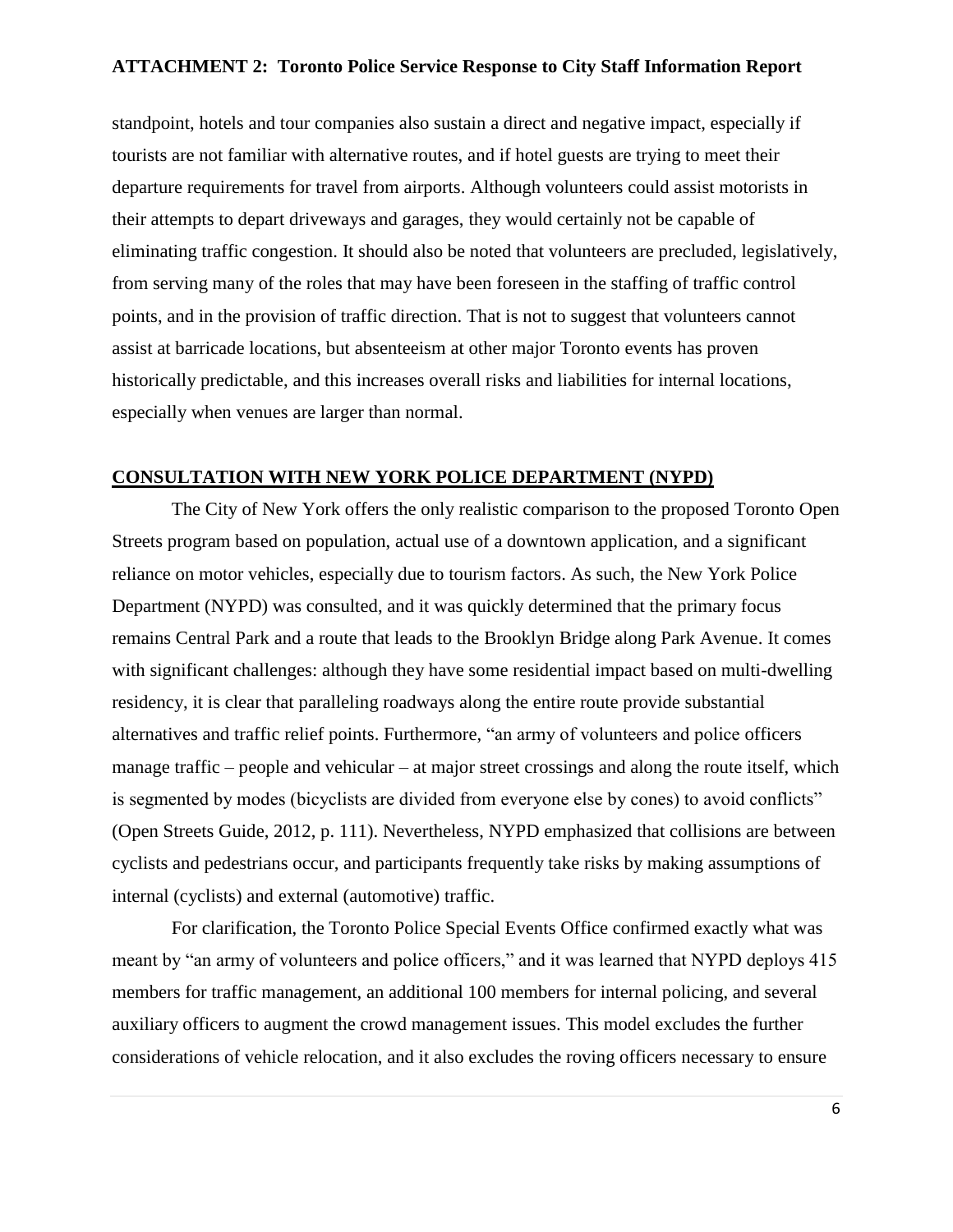barricade integrity. This model is not far removed from the standard that would be necessary of the Toronto Police Service because liability issues are somewhat similar, especially in a litigious society. Consistent with the findings from the Open Streets Guide (2012), NYPD confirmed that approximately 250,000 people take part over the three dedicated days (p. 111). Based on Toronto's successful special events models, such as the Taste of the Danforth, and the Toronto Pride Festival, it is reasonable to believe that these numbers may also be achieved, but public safety could not be as equitably supported because the Toronto Police Service does not have the same 34,000 member staffing model to draw from. The NYPD supports a population that is 375% larger than Toronto, but has 600 % more personnel. In fact, their scale of support would be restricted to a model that is somewhat similar to Pride, but that includes traffic accommodations, such as two-way traffic on side streets, and no hindrances to the Regional Trauma Centres. It is also important to note that New York, as with Winnipeg, also follows the best practices model of the Open Streets Guide (2012) by avoiding encroachments on hospitals, ensuring reasonable traffic options, and minimizing impacts on resources.

Objectively, the proposed Open Streets model for Toronto offers a stark contrast to the community-friendly approaches used in other jurisdictions based on population density, traffic volumes, the level of support that would be required to safely mitigate liability, and accessibility to alternative travel routes. Subjectively, Sunday subway service does not start until 9:00am, buses would be necessarily removed from the Bloor Street primary route for public safety in the hours preceding this event, and this heightens the need for motor vehicles in order for countless residents to simply reach their work places, and places of worship, particularly those that suffer from physical challenges. This does not address the negative impact sustained by tourists that may be unfamiliar with their potential options.

## **SUMMARY**

In fairness, Open Streets events are focused on health and wellness with tremendous support from all stakeholders because of the long-term benefits of physical activity, but the City of Toronto model does not reflect the totality of the best practices outlined within the Open Streets Guide (2012). More specifically, using places that offer the least impact on traffic, hospitals, and emergency services will ensure future support. Perhaps this helps to explain the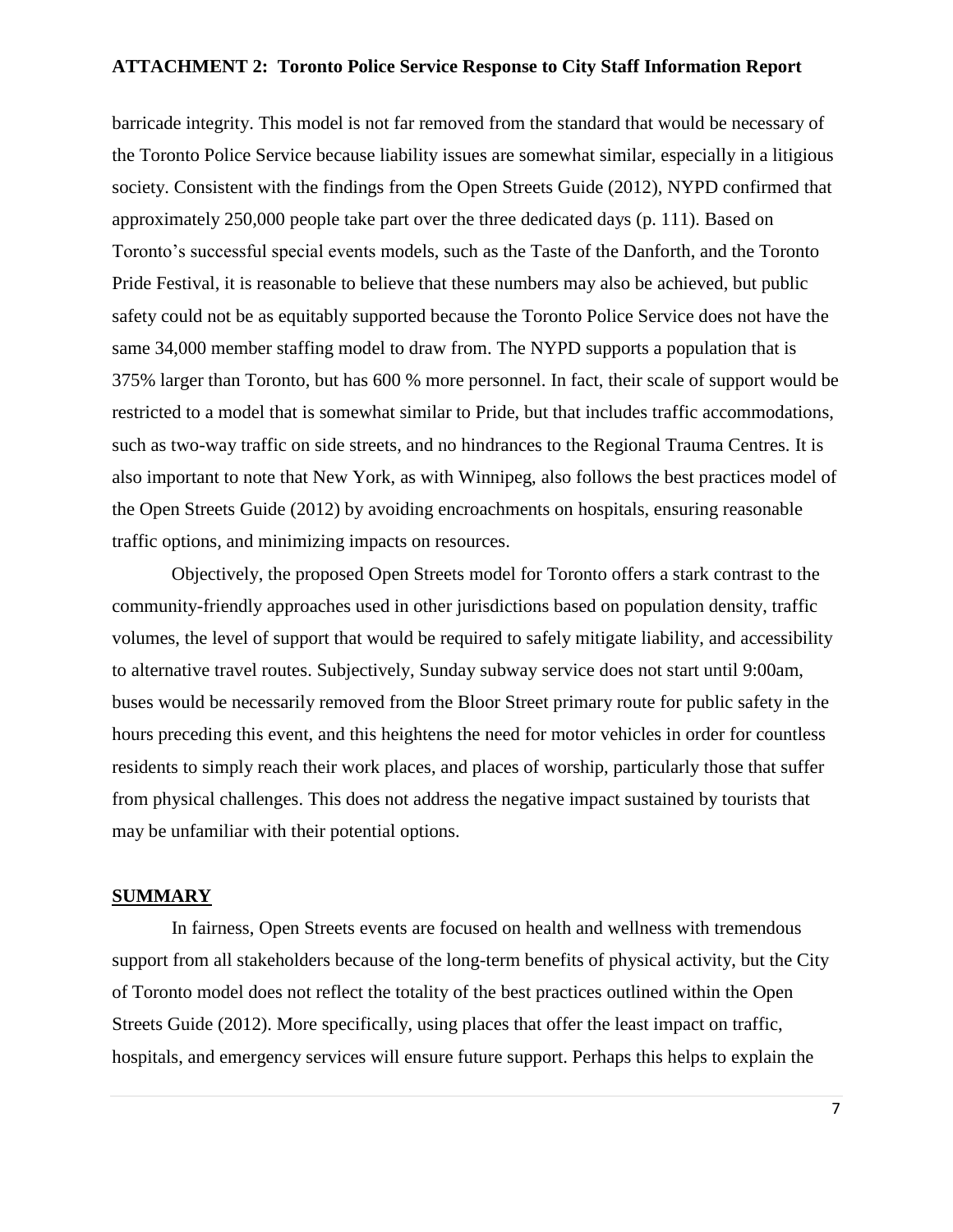significant number of successful cities that rely on waterfronts, riversides, and parks that overlook skylines from unobtrusive vantage points such as Philadelphia, PA; Hoboken, NJ; Cambridge, MA; Phoenix, AZ; Ann Arbor, MI; Niagara Parks, ON; and El Paso, TX. In fact, locations are typically breath-taking, and any impact to the public-at–large, including emergency services, are typically minimalist.

The staffing model required to fulfill the very basic mandate required under legislation: to safely close roadways, mitigate civil liability, and address emergency response requirements, is well beyond the current capacity of the Toronto Police Service based on locations, necessary staffing levels, and past experiences in crowd management and public liability. In perspective, World Pride will draw significant policing resources to ensure a safe and memorable series of events, but that pales to the resources required for a tenfold expansion of roadway responsibilities, traffic diversions, and the loss of unimpeded access to Regional Trauma Centres. Additionally, current staffing commitments to Pride have already led to the reconfiguration of shift patterns and vacations to address current shortfalls. It is worth considering that the NYPD model requires well over 500 dedicated members of their department to simply address crowds that are less than those that attend Pride: not because of the volume of people, but because of the direct impact on significantly reduced traffic flows and intersections that the Toronto Police Service has been asked to consider. The peripheral consideration of residential density experienced in Toronto is not similarly experienced within the New York venue.

For the City of Toronto to successfully implement a world-class Open Streets (Cicloviathemed) event, the required level of a policing presence should be held to an unobtrusive minimum, and this can only be achieved if Toronto's Open Streets proposal applies the best practices that are suggested by the very organizations that introduced the concept to the rest of the world (Open Streets Guide, 2012). From the perspective of neighbourhood accessibility surrounded by appealing scenery, reduced risks of vehicular conflicts, and prevention of obstacles to hospitals (particularly the Regional Trauma Centres), and to ensure viable options for motorists, it is recommended that the City of Toronto pursue the successful Open Streets models applied by the vast majority of engaged cities. More specifically, a waterfront option that crosses neighbourhoods, minimizes conflict, and achieves a realistic and attainable level of support from all community stakeholders, partners, and agencies will not only draw the greatest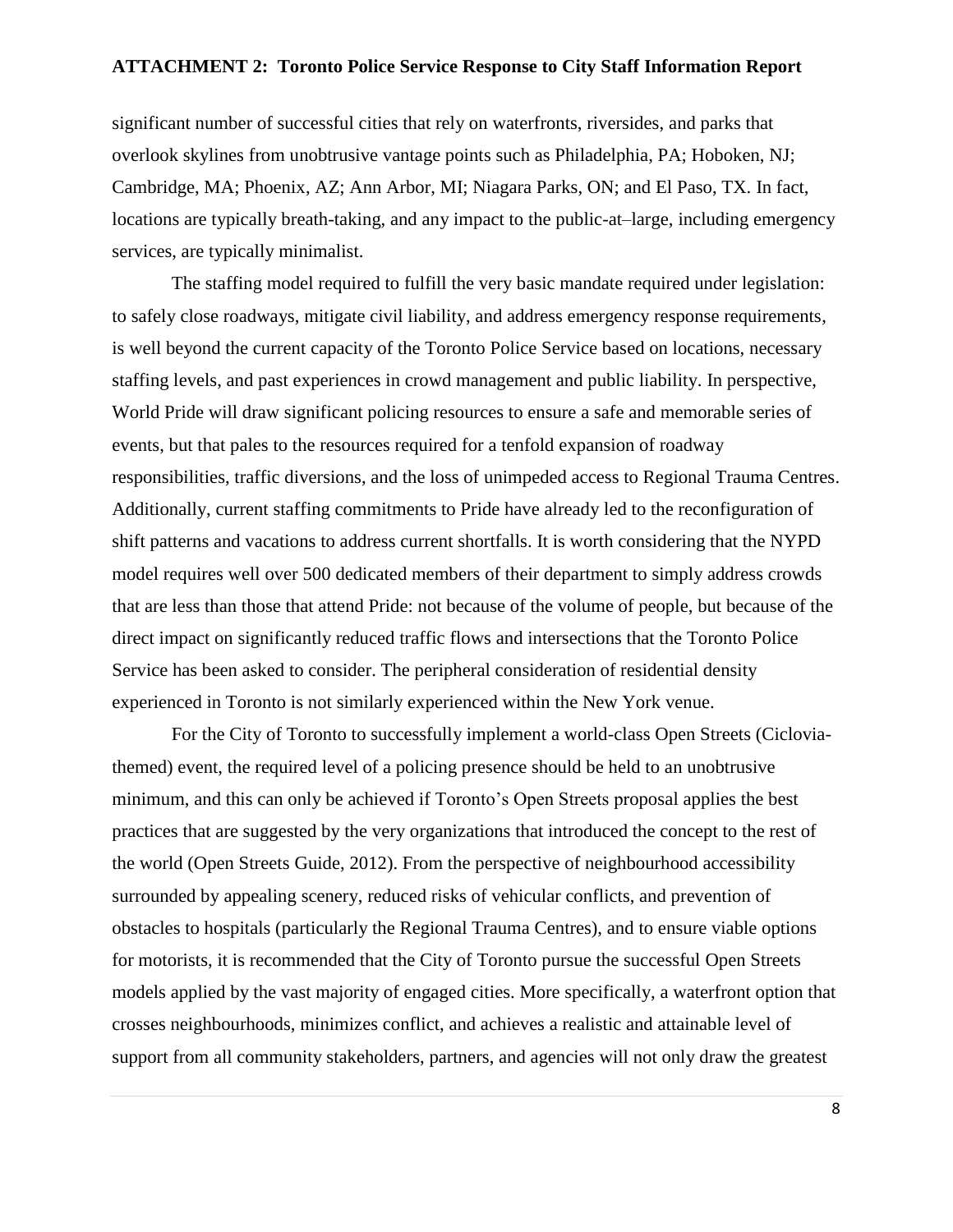level of community support, but it will significantly reduce the need for unattainable policing requirements that exceed exceptional budgetary and staffing constraints.

Based on the foregoing, the Toronto Police Service cannot support this event, especially after the considered research and assessed liability factors that include, but are not limited to, an unattainable level of police officers required to remotely address the scope of this venue, or the peripheral liability for inevitable disruptions due to the lack of primary traffic flow relief locations.